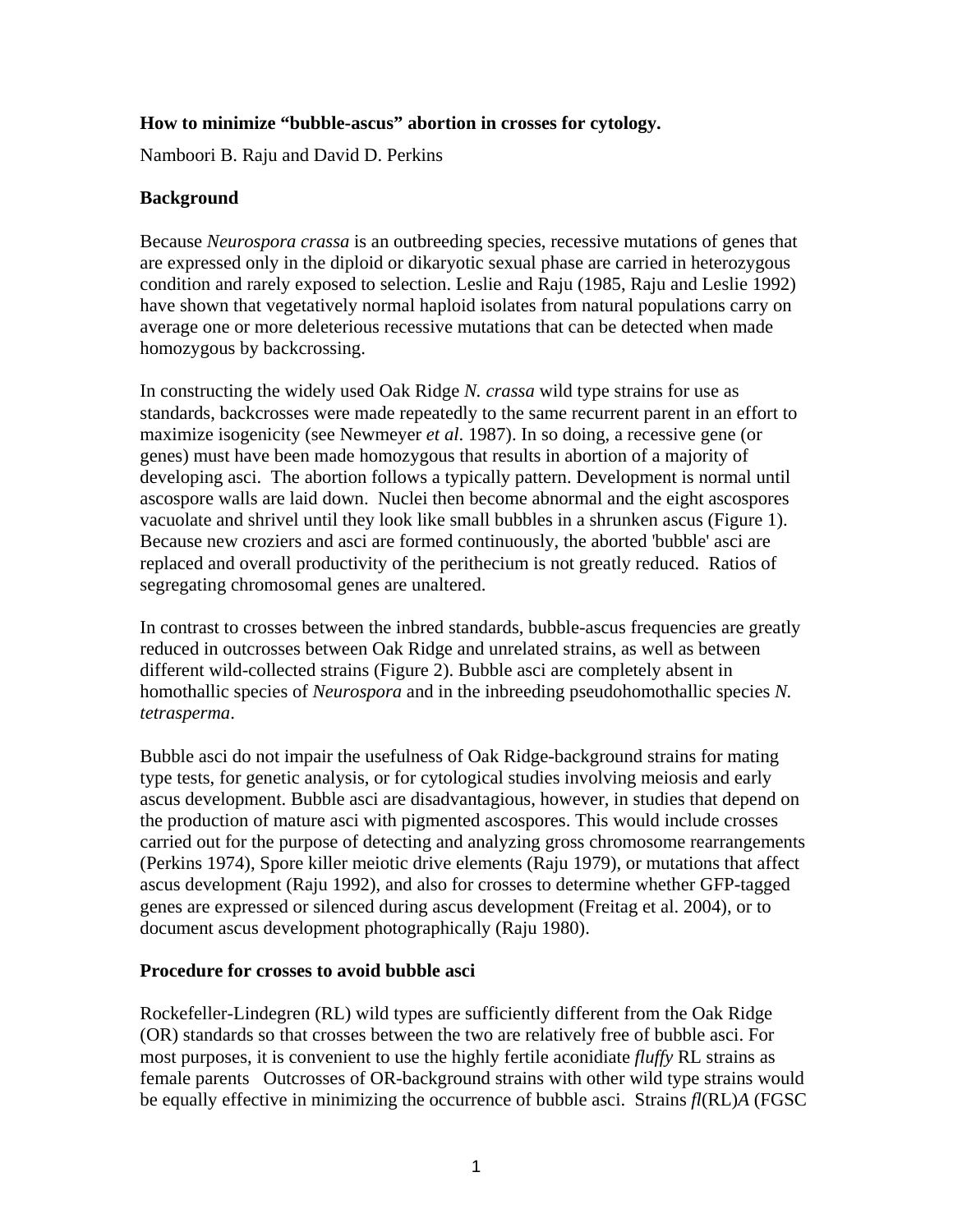6682) and *fl*(RL)*a* (FGSC 6683) have been widely used as testers when it is desired to avoid bubble asci in crosses with strains of OR background (Perkins and Pollard 1989)..

The RL strains differ from OR in genes that determine heterokaryon incompatibility. *fl*  testers in Oak Ridge background (FGSC 4317, 4347) (Perkins et al. 1989) should therefore be used in crosses where progeny are to be retained, to ensure that the progeny are of OR heterokaryon-incompatibility genotype.

## **References**

Freitag, M., P. C. Hickey, N. B. Raju, E. U. Selker, and N D. Read. 2004. GFP as a tool to analyse cytoskeletal function and nuclear organization and dynamics in *Neurospora crassa*. (in preparation)

Leslie, J. F., and N. B. Raju. 1985. Recessive mutations from natural populations of Neurospora crassa that are expressed in the sexual diplophase. Genetics 111: 759-777.

Newmeyer, D., D. D. Perkins, and E. G. Barry 1987. An annotated pedigree of *Neurospora crassa* laboratory wild types. showing the probable origin of the nucleolus satellite and showing that certain stocks are not authentic. Fungal Genet. Newslett. 34: 46-51.

Perkins, D. D. 1974. The manifestation of chromosome rearrangements in unordered asci of Neurospora. Genetics 77: 459-489.

Perkins, D. D., and V. C. Pollard 1989. Alternate *fluffy* testers for detecting and diagnosing chromosome rearrangements in *Neurospora crassa*. Fungal Genet. Newslett. 36: 63-64.

Perkins, D. D., B. C. Turner, V. C. Pollard, and A. Fairfield 1989. Neurospora strains incorporating *fluffy*, and their use as testers. Fungal Genet. Newslett. 36: 64-67.

Raju, N. B. 1979. Cytogenetic behavior of Spore killer genes in Neurospora. Genetics 93: 607-623.

Raju N. B. 1980. Meiosis and ascospore genesis in Neurospora. European J. Cell Biol. 23: 208-223.

Raju, N. B. 1992. Genetic control of the sexual cycle in Neurospora. Mycol. Res. 96: 241-262.

Raju, N. B., and J. F. Leslie. 1992. Cytology of recessive sexual-phase mutants from wild strains of *Neurospora crassa*. Genome 35: 815-826.

Raju, N. B., D. D. Perkins, and D. Newmeyer 1987. Genetically determined nonselective abortion of asci in *Neurospora crassa*. Can. J. Bot. 65: 1539-1549.